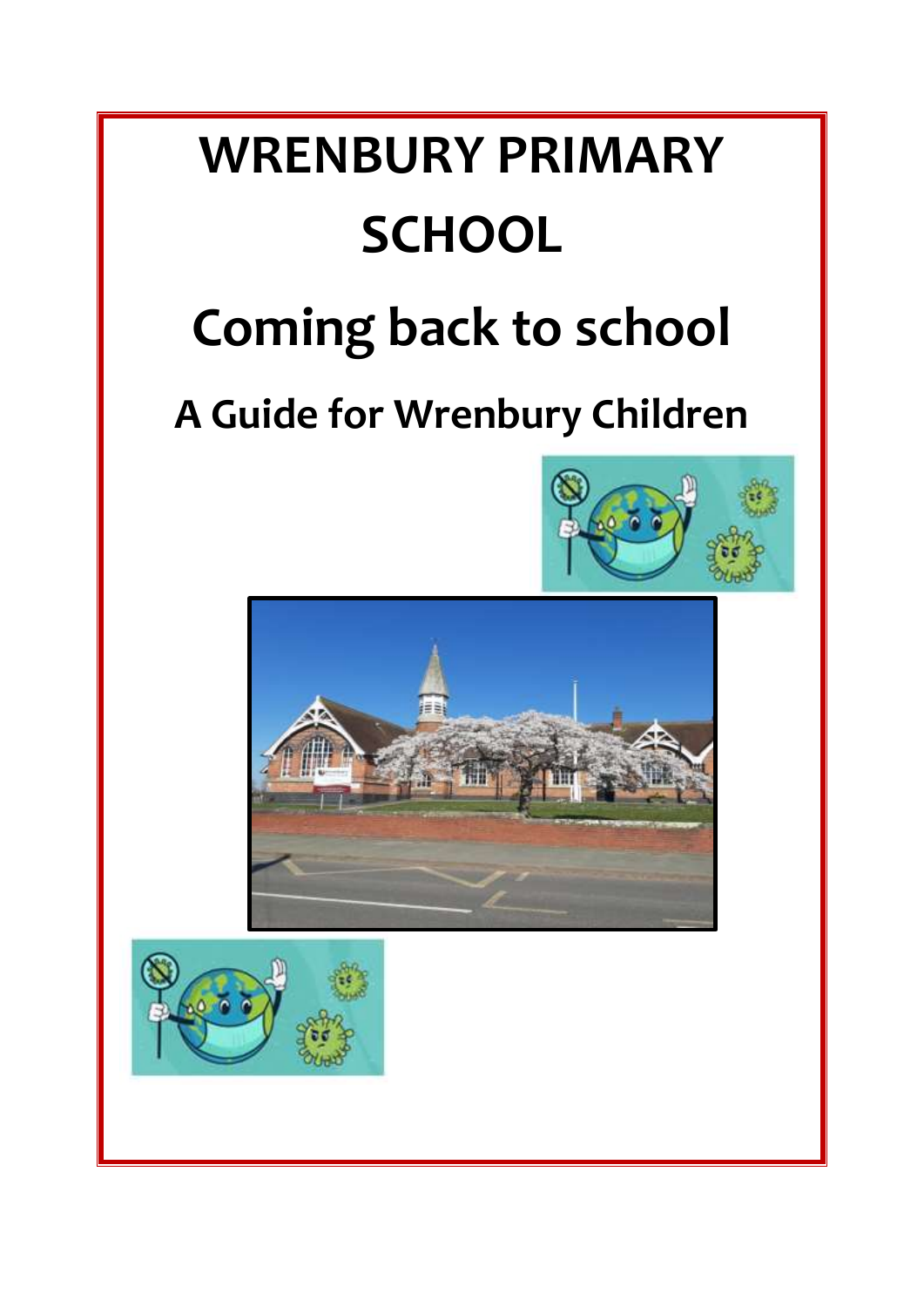

# Hello and  $M \in \mathbb{C}$  o<sub>M</sub> back!

 It's quite a while now since I've seen you. I have been thinking about you a lot since we were last all together in school, back in March. At our goodbye assembly, I told you we wouldn't be apart for ever and we would meet again soon. It has been quite a while but it's really exciting to know that time is nearly here as I've missed you and so have the teachers.

You have all done a fantastic job over the last few months staying apart from each other and helped our doctors and nurses to stop the virus spreading. There are lots of grownups working together to make sure we all stay as safe as possible and we need to listen to what they have to say for a while longer.

However, we are now at the point where we can welcome you all back to school, back to the teachers and teaching assistants and most importantly back with your friends.

School will be different when you return. I have worked with the Mrs Charlesworth, the teachers, Mrs Rowlands and with Mr Eaton; together we have put in place lots of things to help you. I really don't want anyone to worry about what school will be like before we come back so I have made this little booklet to help you to see and understand some of the changes. I'm sure that by reading this booklet, when you come back and see the changes for real, they won't feel so strange or different.

As you read on, you will find information and pictures telling you what it will be like being back at school. Please don't worry; we will be here in school to help you get used to being back and helping you with the changes. If you do have a worry, please tell a grownup. I have asked a grown up in your family to read this booklet with you as much as they can; sharing the pictures with you and talking to you about what school will look like.

Even though you will learn about quite a few changes in this booklet and find some things are very different, there is one thing that hasn't changed at school; that is how much we all care for you. You are very special and we want to ensure that you are happy being back in school and understand why we have had to make the changes. The teachers will give you lots of smiles of encouragement and will help you so there is no need to worry.

We are all very excited and looking forward to seeing you again, Mrs Cador x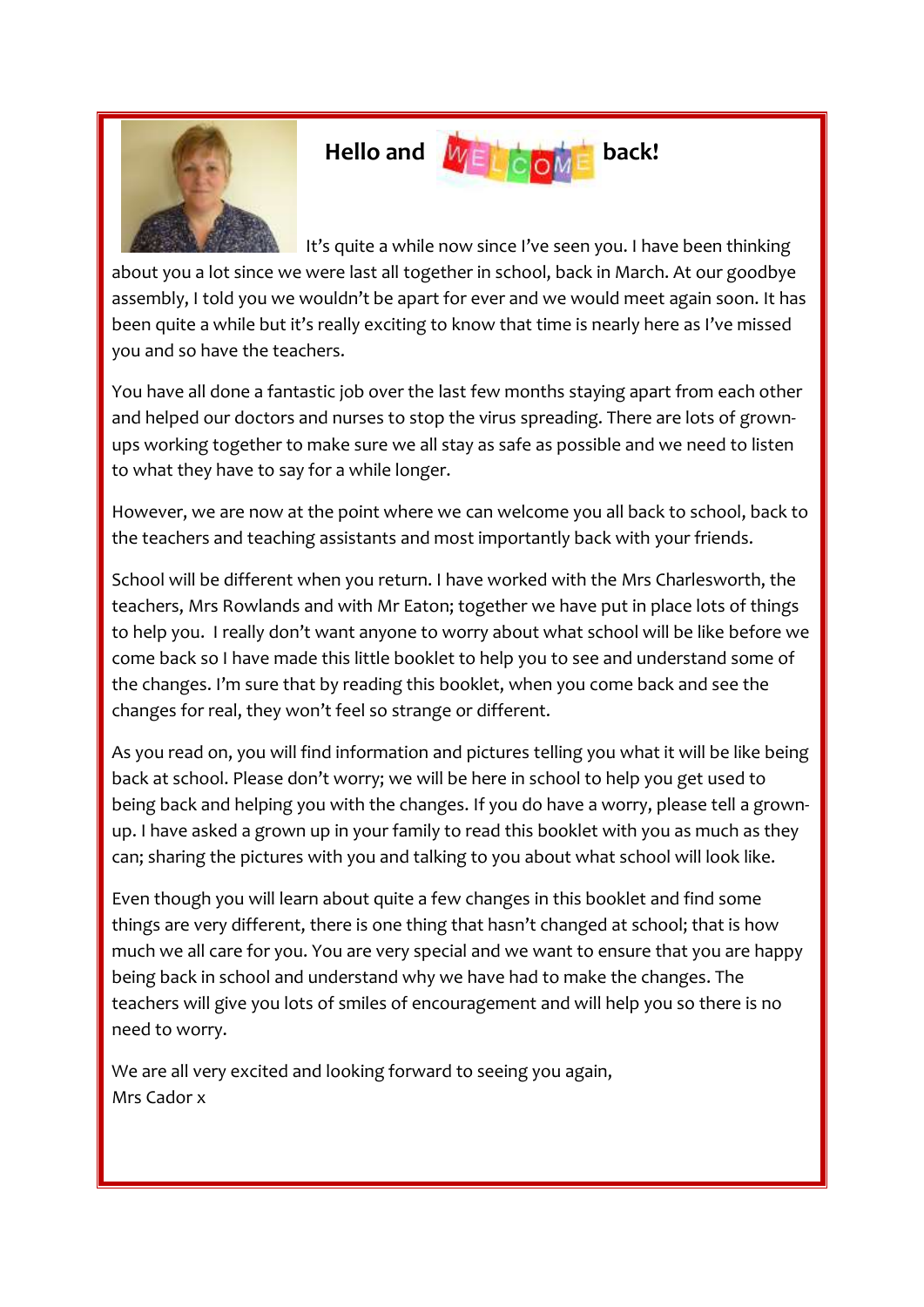#### **What is Coronavirus?**

Coronavirus is an illness that affects people's breathing and their lungs. It is an illness that can be passed on very easily. It can spread by people coughing, sneezing and touching surfaces like tables and chairs, cupboards and toys.

Children who get Coronavirus will usually only get a little ill, like having a cold. Lots of children don't get it at all. The same goes for most mums and dads. If they do get it, their illness might be like having a bad cold.

But there are some people who are more at risk of getting the illness and the virus can make them very poorly. That is why you may not have been able to see some of your family and friends for a while and come to school. We have all had to work together to keep everyone safe because 'we all matter'. We must do everything we can to protect everyone around us, not just in our families but also in school and in our communities.



There have been big changes in our lives because of Coronavirus; places we enjoyed visiting, shops and schools closed and we had to stay at home. Now lots of places including schools are allowed to be open and we are able to do a lot more things.

Coronavirus has probably made your life feel very different for quite a while now. All these changes may have made you feel worried or scared. Lots of children and grownups will have felt like this; they may still do. We all feel worried or scared about somethings sometimes – it's ok.

When you are back in school we will be doing lots of things to help you with all these feelings.





We're going to look and talk a lot about the **Colour Monster**. You may remember him. He changes colour when he feels a different feeling or emotion. He's going to help you talk about your feelings with your teacher and friends in school.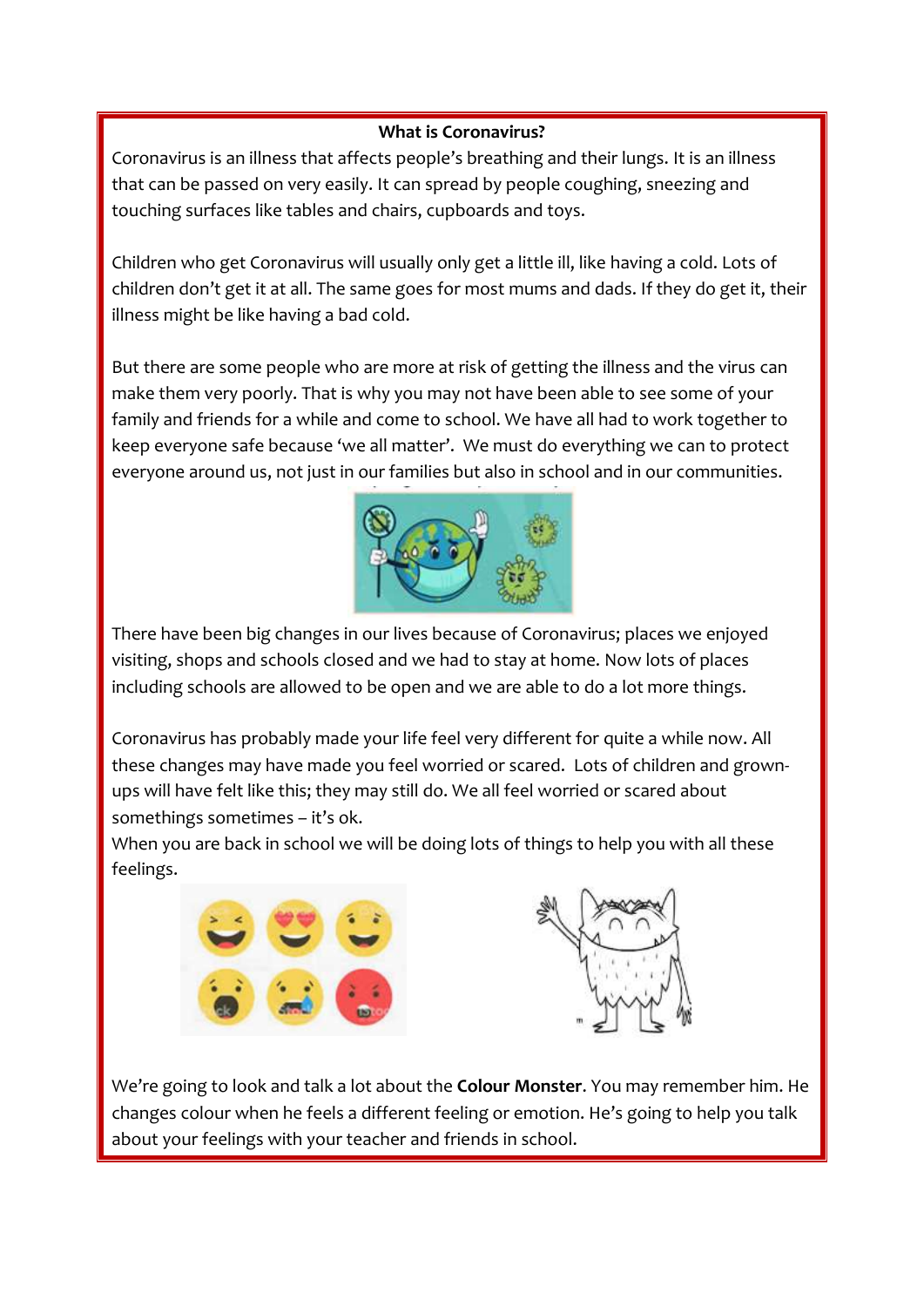## **How we will keep you safe in school? Keeping everything clean**

There will be lots of cleaning going on during the day when you are in school. You'll see teachers and teaching assistants, Mrs Cador, as well as the middays with cloths and soapy water cleaning the tables and chairs, the door handles and the things you use to learn like your Numicom and other learning resources.

You will be asked to wash or sanitise your hands lots of time during the school day.

Our sanitisers look like this and each class has one in their classroom.





 Can you practice **washing your hands** at home with soap and water?

You can sing 'Happy Birthday' twice or count to 20 slowly, while you are washing them, that way you will know that you have cleaned them enough and will make sure your hands (and wrists) are really clean.

If you cough – remember you need to **cough into your elbow**, like this… You could practice this too!



If you sneeze or blow your nose, you need to use a tissue. You will need to put your tissue straight into the bin. We need to remember… **'Catch it, kill it, bin it!'**

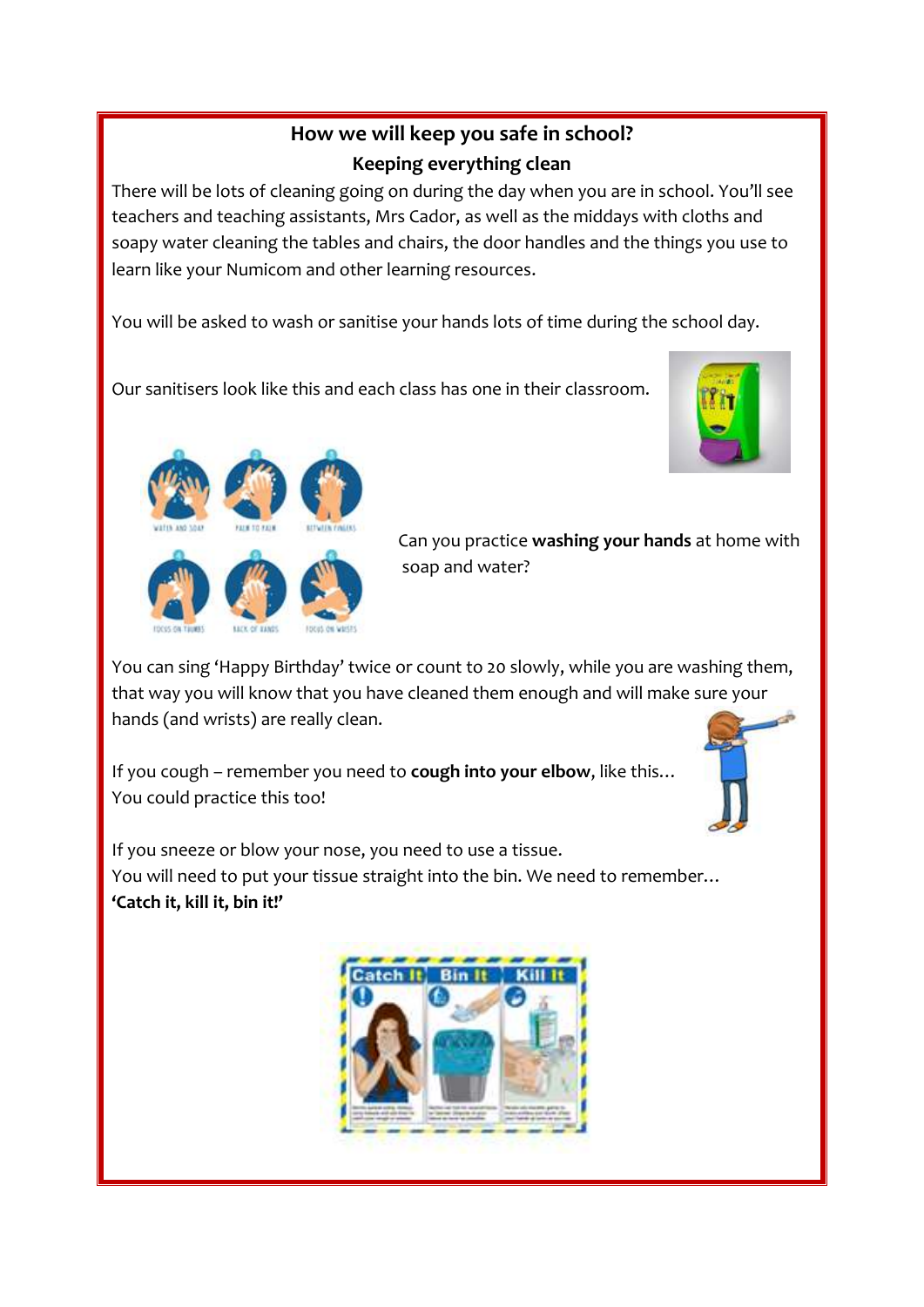## **Class bubbles**

You will be in a new class when you come back which is very exciting – it will be a class 'bubble'.

You will do everything with your class bubble.



We need to make sure your class bubble doesn't pop so **you will have your lessons, eat your lunch and have your playtimes just with your bubble.** For a little while they will be

your special school family.



Your class teacher and teaching assistant will look after you just like your mum or dad do at home.

In your bubble, you will have lots of things that only you use. When some resources are shared in a lesson, they will be washed afterwards. This will happen in every class.

You will have **your own pencil case or pencil pot** which you will need to look after. Inside it there will be all the things you need to write, draw, colour, cut and glue – they will be **just for you.**



It is very important that you do lots of **good listening** when you come back to school. There are lots of things the teachers will need to tell you and teach you about the new ways we have to do things in school. You will need to listen very carefully so you know what to do. Then, we'll be able to get back to what we all love in school … learning!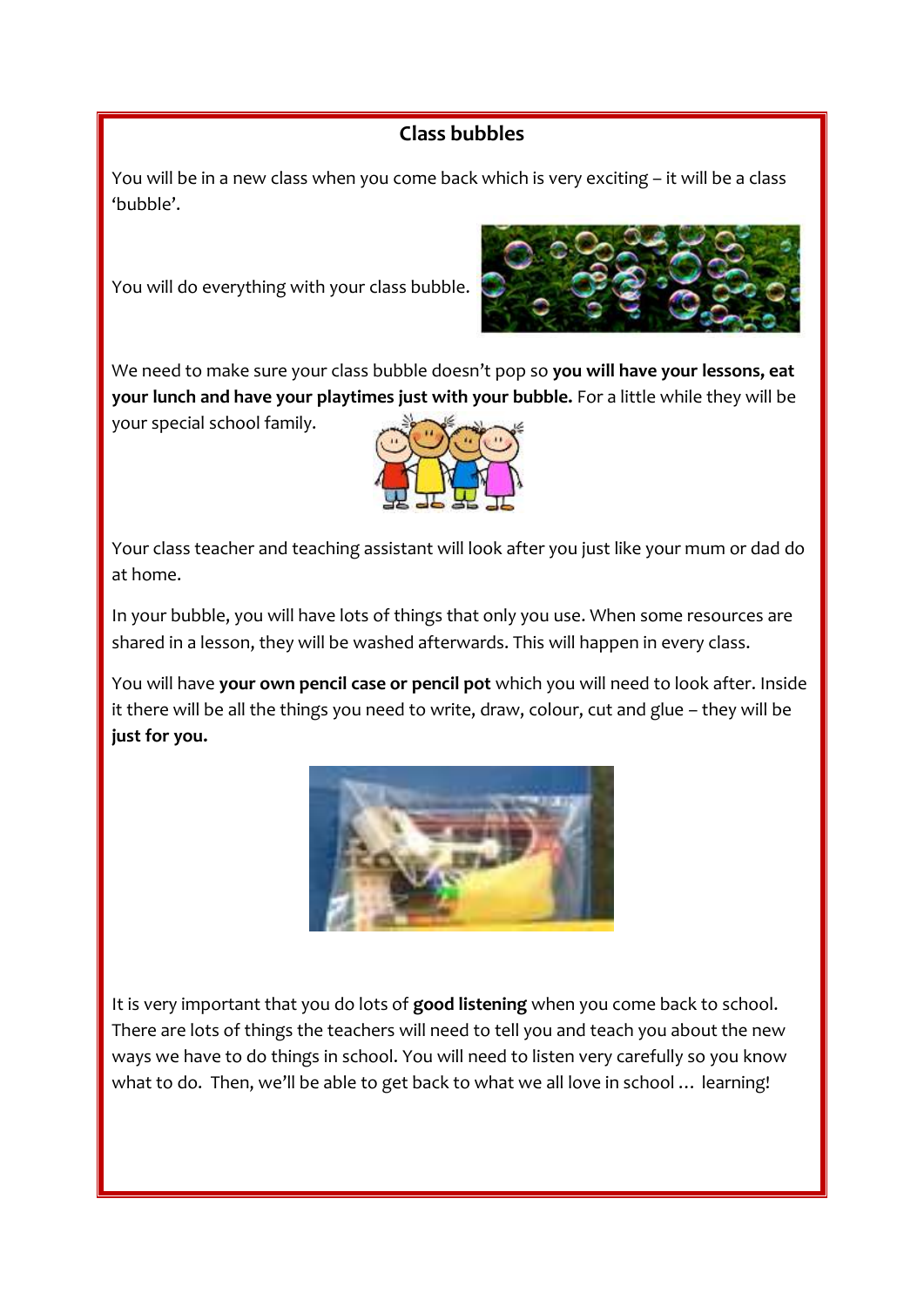### **Classrooms**

Little Wrens will be similar to how it was as the children need to do lots of lots of their learning through play. If you are in another class, your classrooms will look a little different. You won't be sitting around a table as you may have. The tables and chairs will be facing the front of class. The teachers have chosen different ways to set out the tables and chairs depending on how big you classroom is and how many of you are in your class. There are some things we have taken away from the classrooms like the rugs and cushions but your teachers have still made your classrooms lovely learning spaces.





Base 2 Miss McKinnon



Some of the teachers will be finishing getting the rooms ready next week so that when you come in you'll feel really 'at home' in your new classroom.



Base 1 Mrs Dopierala



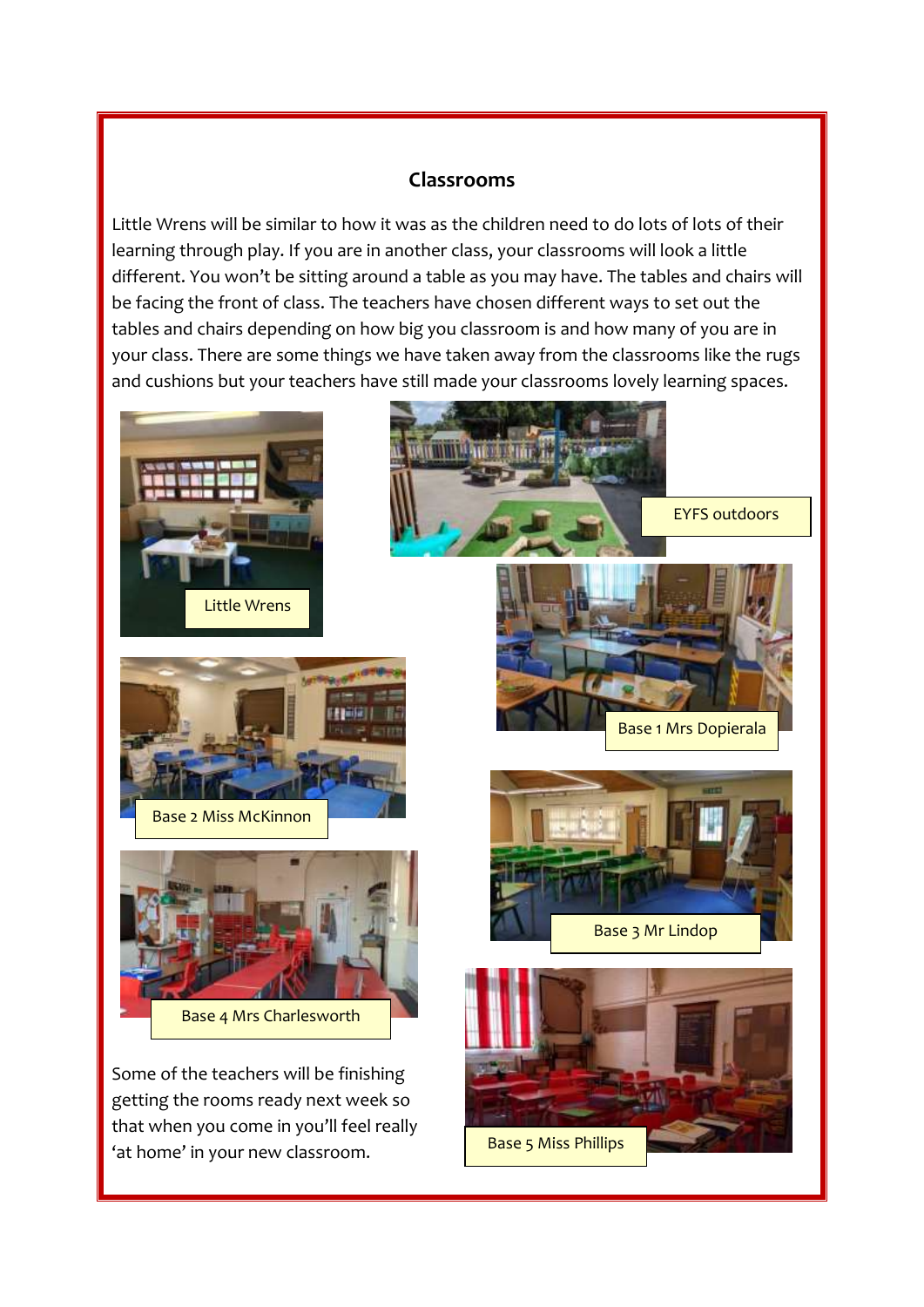### **Moving around school**

When you come back, you won't be able to walk everywhere in the school.

You will be in your classroom, walk to your toilets and you will have your own class play area outside – this will be some of the yard and some of the field.

You will see signs like this…



 Outside we have painted white spots on the paths leading from the MUGA and carpark (where you will come into school) and around the school.



 There are signs around the playgrounds and along the school paths, too. These are to help mum and dad and you to keep a safe space between you and other people when you are coming to school and leaving school on our one way system.

#### **Toilets**

Each class will have a toilet area to go to. We have made all our toilets 'unisex' toilets – that means that boys and girls can use the same toilets – just like at home. We will have girls or boys using the same toilets at different times. Your teacher may say 'boys first' or 'girls first'.

You will **only be able to go around the school with your teacher or teaching assistant and the rest of the children in your class bubble.**

Inside the school, you will stay in your classroom or just go to the toilet. We won't be meeting everyone in the hall for assembly or lunch and we won't be asking you to take





At playtimes, you will have some of the grassed areas and some of the yard areas to play on. You'll see coloured bunting like this. This will separate each of the play areas and the outdoor learning spaces for each class bubble. There will still be lots of space to play. You will not be able to go into another bubble's play area as **we can't pop our bubbles.**

#### **Lunches**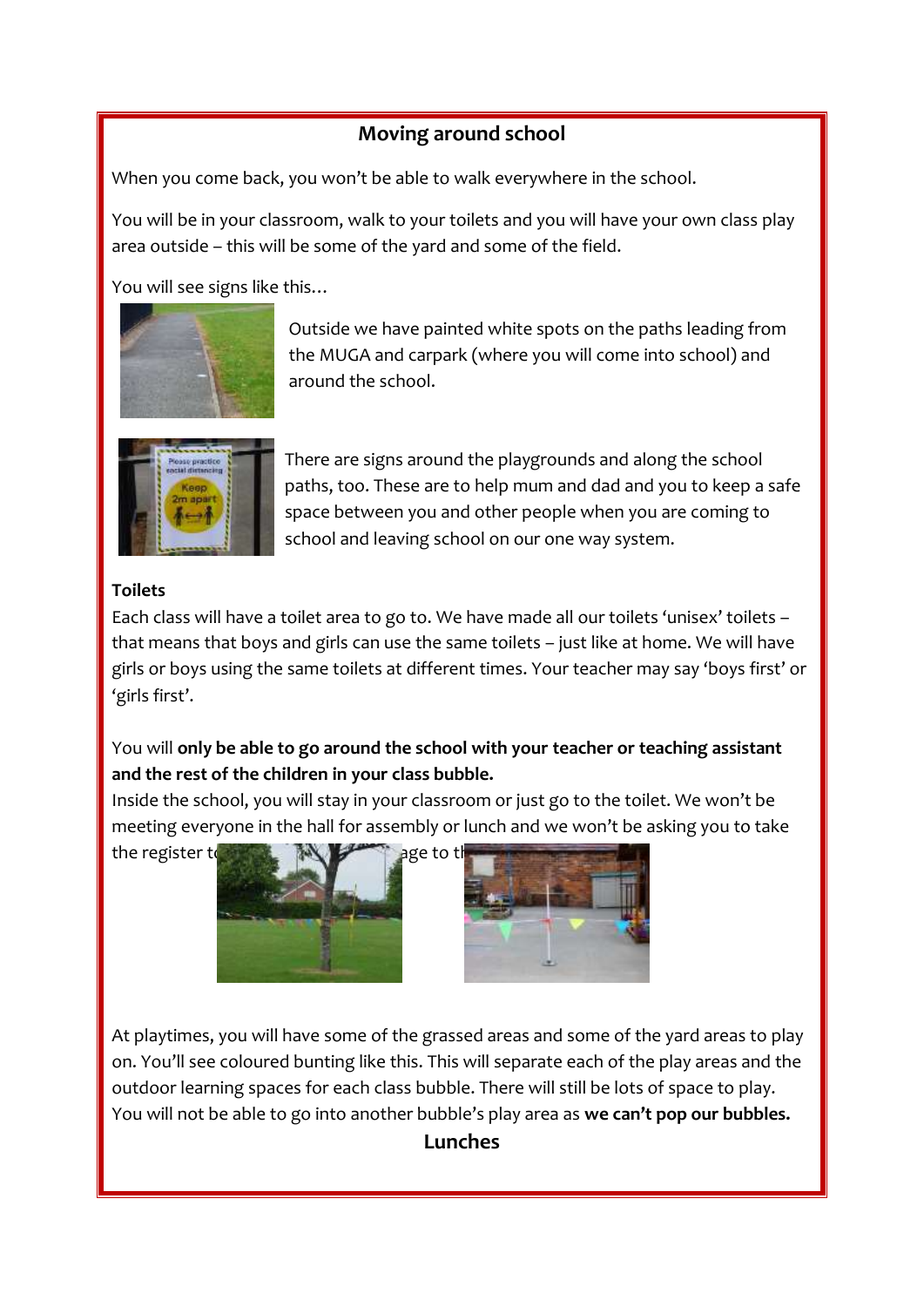Mrs Warner will still provide a lunch if you have one of her lunches. If you are Little Wrens, or in years 3, 4, 5 and 6, you can still pay £2.40 for a lunch.

Lunches will be a pack-up picnic lunch only, with a choice of cold or hot filled sandwiches/baguettes/rolls.



Mrs Warner will bring the pack up picnic lunches to the classroom. You will not go the hall for lunch.

You can bring your own lunch. It must be packed in things that can be thrown away and stored in a paper or plastic bag that can also be thrown away. You will keep your lunch under your own table/work station.



 On sunny days you will be able to go outside with your class and have a picnic.



 If it is a cold or wet day you will eat your lunch in the classroom at your work station/table.

While you eat your lunch, your teacher or teaching assistant will read lovely picture books and stories and have chats with you, just like having a well-being lunch club.

You must bring a **water bottle** (with your name on it) when you come back to school. During the day it will be kept at your table /workstation. Water bottles are to have water only – it is good for you and also doesn't cause lots of mess if it spills, which fruit drinks do. You will take your water bottle home **every day, to clean it and refill it with fresh water ready for school.**

**Face Masks**